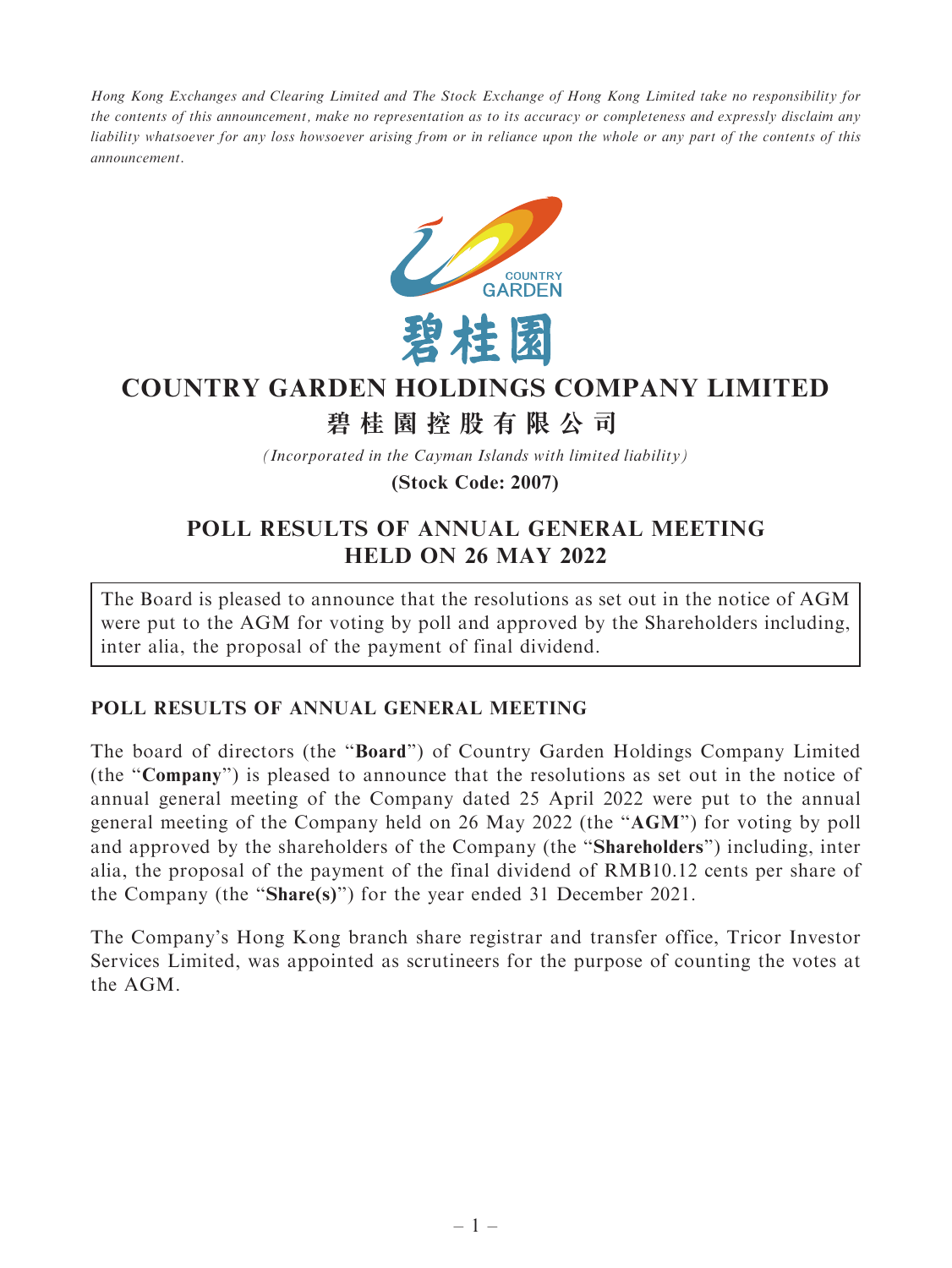As at the date of the AGM, the total number of issued Shares being the total number of Shares entitling the Shareholders thereof to attend and vote for or against all the resolutions proposed at the AGM was 23,148,390,946 Shares. There were no Shares entitling the Shareholders to attend the AGM and abstain from voting in favour pursuant to rule 13.40 of the Rules Governing the Listing of Securities on The Stock Exchange of Hong Kong Limited (the "Listing Rules"). There were no Shareholders that are required under the requirements of the Listing Rules to abstain from voting.

The poll results in respect of each resolution proposed at the AGM were as follow:

| <b>ORDINARY RESOLUTIONS</b> |     |                                                                                                                                                                                                                                       | <b>Number of Votes</b><br>(approximate %) |                             |
|-----------------------------|-----|---------------------------------------------------------------------------------------------------------------------------------------------------------------------------------------------------------------------------------------|-------------------------------------------|-----------------------------|
|                             |     |                                                                                                                                                                                                                                       | For                                       | <b>Against</b>              |
| 1.                          |     | To receive and adopt the audited consolidated financial<br>statements, the report of the directors and the independent<br>auditor's report of the Company for the year ended 31<br>December 2021.                                     | 20,199,975,339<br>$(99.92\%)$             | 16,006,108<br>$(0.08\%)$    |
| 2.                          |     | To declare a final dividend of RMB10.12 cents per share of<br>the Company for the year ended 31 December 2021.                                                                                                                        | 20,215,980,795<br>$(99.99\%)$             | 652<br>$(0.01\%)$           |
| 3.                          | (a) | To re-elect Ms. YANG Huiyan as an executive director<br>(1)<br>of the Company.                                                                                                                                                        | 19,816,594,766<br>$(98.02\%)$             | 399,376,681<br>$(1.98\%)$   |
|                             |     | To re-elect Mr. MO Bin as an executive director of the<br>(2)<br>Company.                                                                                                                                                             | 19,862,619,725<br>$(98.25\%)$             | 353, 351, 722<br>$(1.75\%)$ |
|                             |     | (3)<br>To re-elect Mr. YANG Zhicheng as an executive<br>director of the Company.                                                                                                                                                      | 19,764,361,873<br>$(97.77\%)$             | 451,589,574<br>$(2.23\%)$   |
|                             |     | (4)<br>To re-elect Mr. SU Baiyuan as an executive director of<br>the Company.                                                                                                                                                         | 20,159,901,314<br>$(99.72\%)$             | 56,050,133<br>$(0.28\%)$    |
|                             |     | To re-elect Mr. SHEK Lai Him, Abraham as an<br>(5)<br>independent non-executive director of the Company.                                                                                                                              | 19,222,781,141<br>$(95.09\%)$             | 993,170,306<br>$(4.91\%)$   |
|                             | (b) | To authorize the Board to fix the directors' remuneration of<br>the Company.                                                                                                                                                          | 20,215,799,168<br>$(99.99\%)$             | 152,279<br>$(0.01\%)$       |
| 4.                          |     | To re-appoint PricewaterhouseCoopers as auditor of the<br>Company<br>and<br>authorize<br>the<br>Board<br>fix<br>$\mathfrak{t}$<br>their<br>remuneration.                                                                              | 20,051,184,611<br>$(99.19\%)$             | 164, 185, 236<br>$(0.81\%)$ |
| 5.                          |     | To grant a general mandate to the directors of the Company<br>to issue new shares not exceeding 20% of the issued shares<br>of the Company.                                                                                           | 18,987,084,534<br>$(93.92\%)$             | 1,228,864,533<br>$(6.08\%)$ |
| 6.                          |     | To grant a general mandate to the directors of the Company<br>to buy back shares not exceeding 10% of the issued shares of<br>the Company.                                                                                            | 20, 214, 341, 517<br>$(99.99\%)$          | 1,609,930<br>$(0.01\%)$     |
| 7.                          |     | To extend the general mandate to be granted to the directors<br>of the Company to issue new shares of the Company by<br>adding to it the number of shares bought back under the<br>general mandate to buy back shares of the Company. | 18,999,149,461<br>$(93.98\%)$             | 1,216,801,986<br>$(6.02\%)$ |